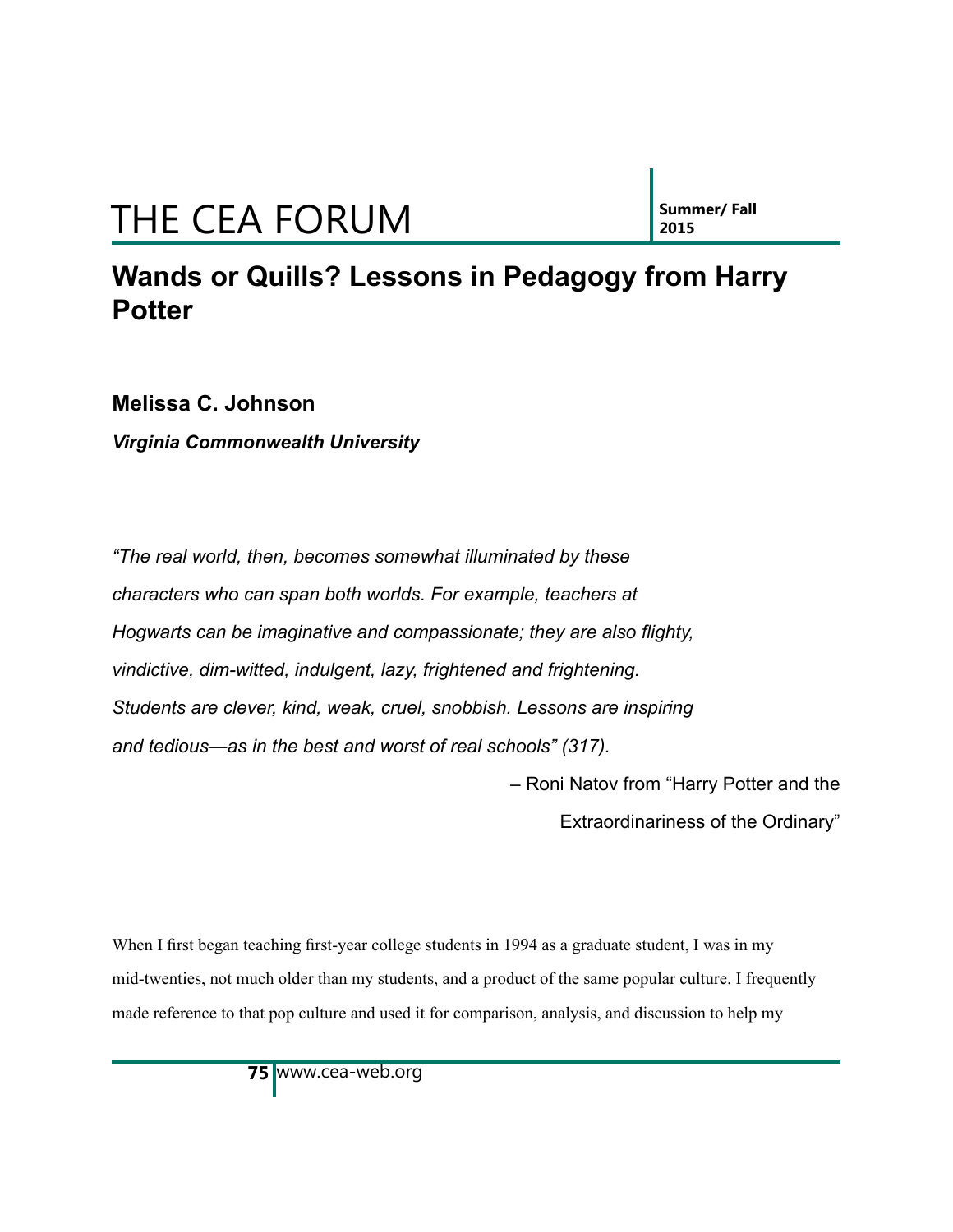students develop their thinking and writing skills. Every year, I grew older and a new class of eighteenand nineteen-year-olds began their first year at the university or college at which I was teaching. The popular culture of my teens and twenties became a part of the great depth and breadth of events encapsulated in the common student phrase "back in the day," as the double atrocities of "reality" television and movies based on toys began to capture my students' interests and as the World Wide Web further atomized those interests. Slowly, but surely, I found myself less skilled and less successful at using pop culture in the classroom as a touchstone or an example.

But then there was Harry Potter. After a slow conversion, I, like many of my students, eagerly awaited each new book and even went so far as to wait in line at midnight for book seven, *Harry Potter and the Deathly Hallows*. I read it in twenty-four hours. Once again, I had a text that I could refer to in the classroom that the majority of my students were familiar with, either from reading the books or watching the movies. Sadly, I am afraid that this interlude of once again being able to connect with my students over a popular culture touchstone will soon be coming to an end. No doubt, I will continue to re-read the books and re-watch the movies, just as I have done with *The Lord of the Rings, His Dark Materials,*  and *The Secret Garden,* but their usefulness in the classroom as a communal text will slowly decline and eventually vanish as a generation of students who grew up with Harry, Hermione, and Ron is replaced with a generation of students who grew up with Bella, Edward, and Jacob from the *Twilight* books or trying to keep up with the Kardashians.

Despite its declining relevance to my students, I am sure that I will continue to find the Harry Potter series useful to my pedagogy because of the models of teaching and learning that it provides. As I have expanded my research focus to include the scholarship of teaching and learning, I have become interested in the ways in which the Harry Potter books highlight a diversity of learning and teaching styles, privilege active experiential learning and problem solving over passive rote learning, and emphasize the benefits

www.cea-web.org **76**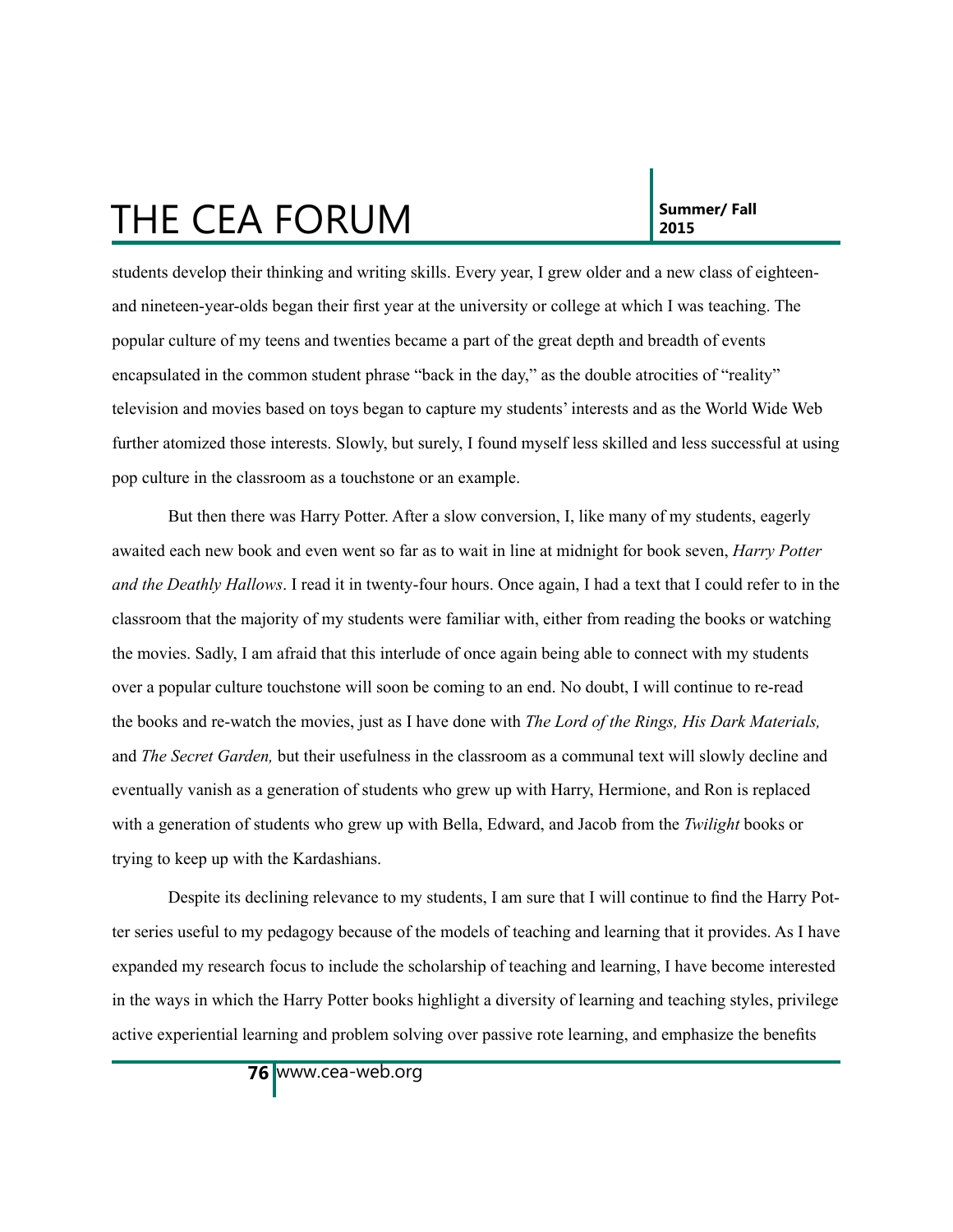**2015**

of collaboration over competition in a learning environment. In the books, I recognize an effective argument for inquiry-based, active learning, but only when coupled with a supportive, non-threatening, non-competitive learning environment in which risk-taking is rewarded.

I am not the first academic to examine the models of teaching and learning in Harry Potter. Renee Dickinson was one of the first to address the books as a source of pedagogical inspiration and modeling in "Harry Potter Pedagogy: What We Learn about Teaching from J.K. Rowling," published in 2006. An English professor who teaches composition, Dickinson uses Bloom's taxonomy of learning domains as a tool for measuring the effectiveness of the instructional methods of eight educators at Hogwarts. Andrea Bixler's 2011 article, "What We Muggles Can Learn about Teaching from Hogwarts," re-visited Dickinson's conclusions after the publication of *Deathly Hallows* and re-evaluated the educators at Hogwarts School of Witchcraft and Wizardry based upon three pedagogical principles derived from *How People Learn,* published by the National Research Council in 2000 for science educators. Based upon these principles, she writes, "Hogwarts does not live up to my standards for quality instruction" (75). Jennifer Conn focused more specifically on how the first book, *Harry Potter and the Philosopher's Stone*, might help clinical teachers hone their pedagogical approaches by using the teachers at Hogwarts as, alternatively, positive role models and examples of what to avoid. Although many scholars have analyzed educational themes and the representations of teaching and learning in the books, most—like Roni Natov who is quoted in the epigraph—find that the most significant learning experiences in the Harry Potter books often occur despite, rather than because of, classroom instruction, and all occur outside of the classroom setting. Dickinson finds Harry Potter and Headmaster Albus Dumbledore to be two of the three most effective instructors in the book despite the fact that neither is officially a teacher at the school or teaching a class in the required curriculum and writes, "Hogwarts' learning culture, however, favors the annihilation of direct instruction in preference for practical life experience. The

www.cea-web.org **77**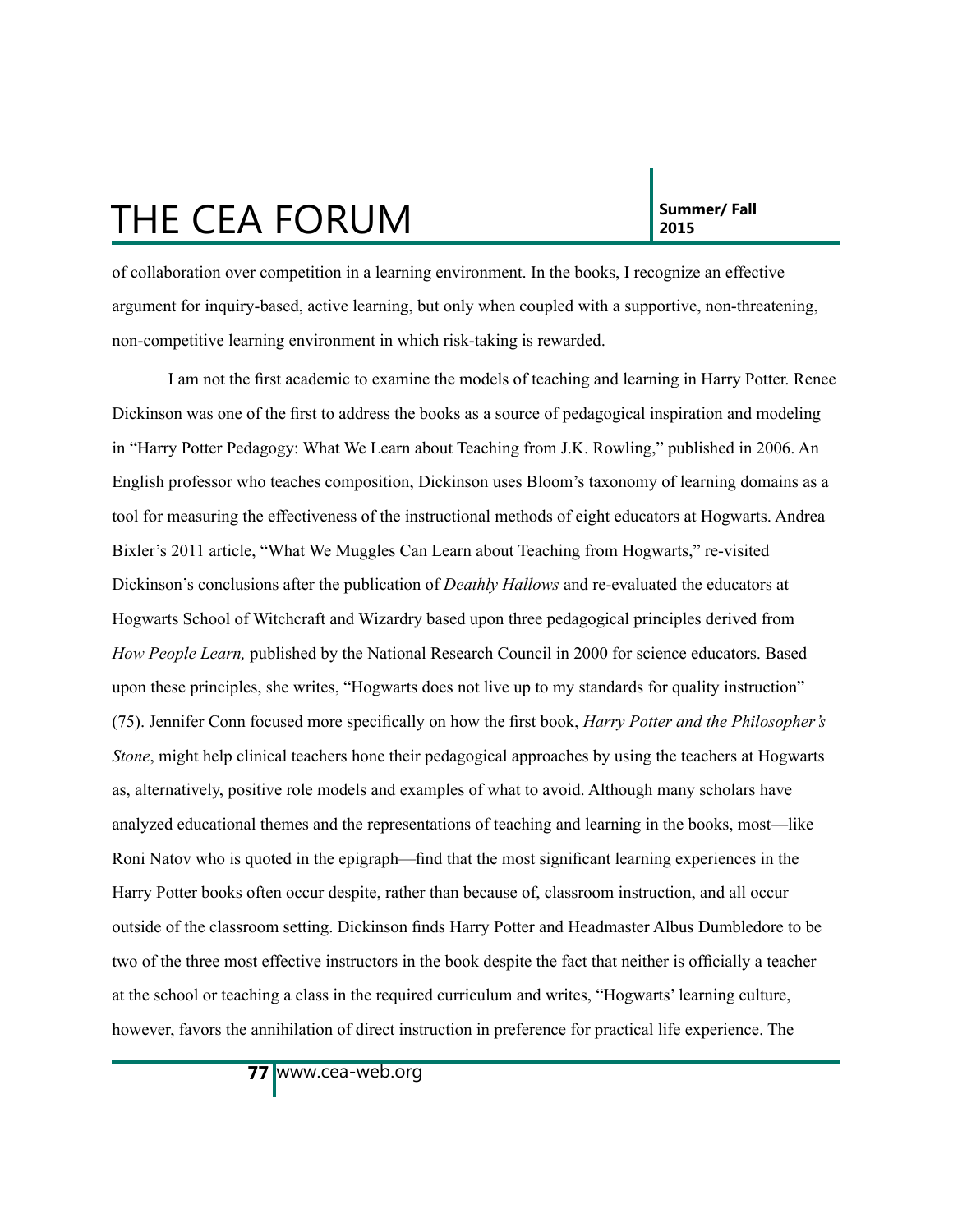pedagogies of the teachers, rather than educating the students in their subjects, often force the students to teach themselves" (240). In the end, Dickinson finds this to be a positive trait of a Hogwarts education, rather than a negative one, and advises her fellow educators to follow Dumbledore's lead in "creating a (mostly) safe atmosphere in which the students are given basic tools and then are encouraged to discover on their own and apply and practice their learning" (244). Margaret Booth, an educational psychologist, and her eleven-year-old daughter Grace, make the same argument in their jointly-authored article, "Tips from Harry Potter for American Schools," published in 2004. The Booths and Dickinson praise the curriculum of Hogwarts for its emphasis on real-world, practical problem-solving (Dickinson 240; Booth 10). Mary Black and Marilyn J. Eisenwine, who approach the books through the discipline of education, agree on this point, as well as with the Booths' observations about the importance of cooperative learning to student success at Hogwarts (Black and Eisenwine 32 and 34: Booth and Booth 9-11). History professor, Kathryn McDaniel, offers a dissenting view on the efficacy of indirect, learner-centered instruction and makes a case for the power of lecturing, despite Professor Binns's ineffective techniques in the History of Magic. Building from these foundations, I will engage in an analysis of the classrooms teaching styles and pedagogies of Professors Binns, Umbridge, Snape, McGonagall, Lupin, and Sprout. These analyses will illustrate that students do indeed learn a great deal in the classroom at Hogwarts, but learn best when a pedagogical approach such as active learning is coupled with a supportive, non-threatening, cooperative learning environment in which critical thinking and risk-taking are encouraged and rewarded.

What do we mean by active learning? As defined by Charles Bonwell and James Eison in their foundational article, "Active Learning: Creating Excitement in the Classroom," active learning means that students are doing more than passively listening in class. They are reading, writing, discussing, or solving problems. Some have argued, including McDaniel, that listening and note-taking—if they are engaged in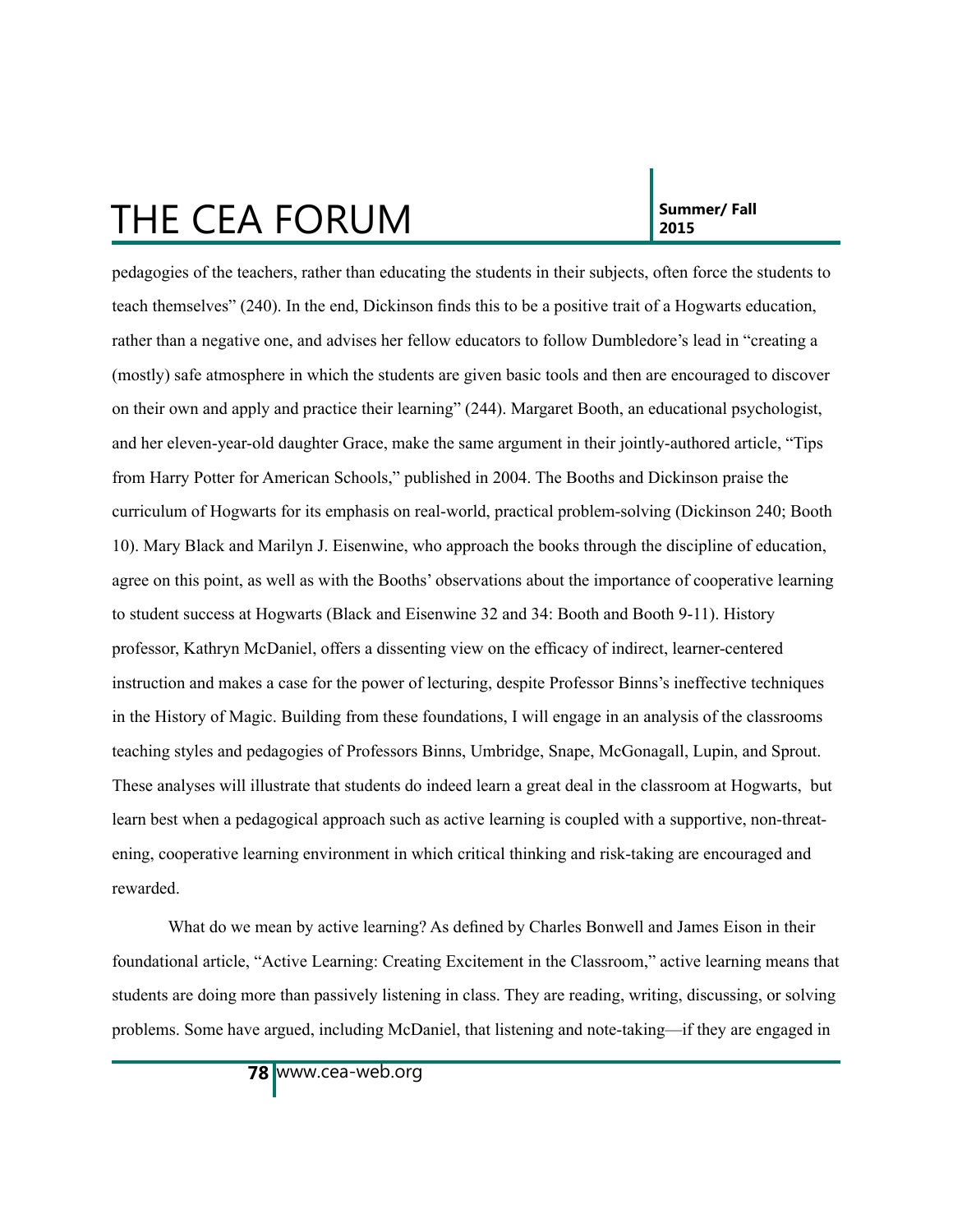actively rather than passively—might also qualify as active learning (292-293). Considering the classrooms of Hogwarts, only those of Professor Cuthbert Binns and Professor Dolores Umbridge stand out as the absolute antithesis of active learning or of what Dickinson describes as "the ultimate example of direct instruction" (240). Professor Binns is described by Rowling as follows:

> Professor Binns, their ghost teacher, had a wheezy, droning voice that was almost guaranteed to cause severe drowsiness within ten minutes, five in warm weather. He never varied the form of their lessons, but lectured them without pausing while they took notes, or rather, gazed sleepily into space. (Rowling, *OoP* 228-229)

Binns's lectures are not designed to provoke critical thinking or even interest, as is illustrated in *Harry Potter in the Chamber of Secrets* when he responds with amazement to Hermione's question about the Chamber of Secrets and the class's interest in his response (Rowling, *CS* 148-150). Professor Binns's subject, History of Magic, is unlike many of the other more practical or technical courses the students at Hogwarts take because it focuses on teaching students a body of knowledge rather than a particular skill needed to practice witchcraft or wizardry. This distinction, his dull lecturing style, and the fact that he can't remember his students' names may help explain why his students don't find his lessons very interesting. Since he is deceased, he may not have had the opportunity to improve his lecture techniques through faculty development opportunities or training in clicker technology. Professor Umbridge, who teaches Defense Against the Dark Arts when the Ministry of Magic takes over Hogwarts in Harry Potter's fifth year, has no such excuses.

Despite teaching a practical or technical subject—how to defend oneself against the use of the dark arts—Professor Umbridge actively discourages hands-on application of the lessons being taught in her classroom. At the beginning of each lesson, she instructs students to put their wands away and take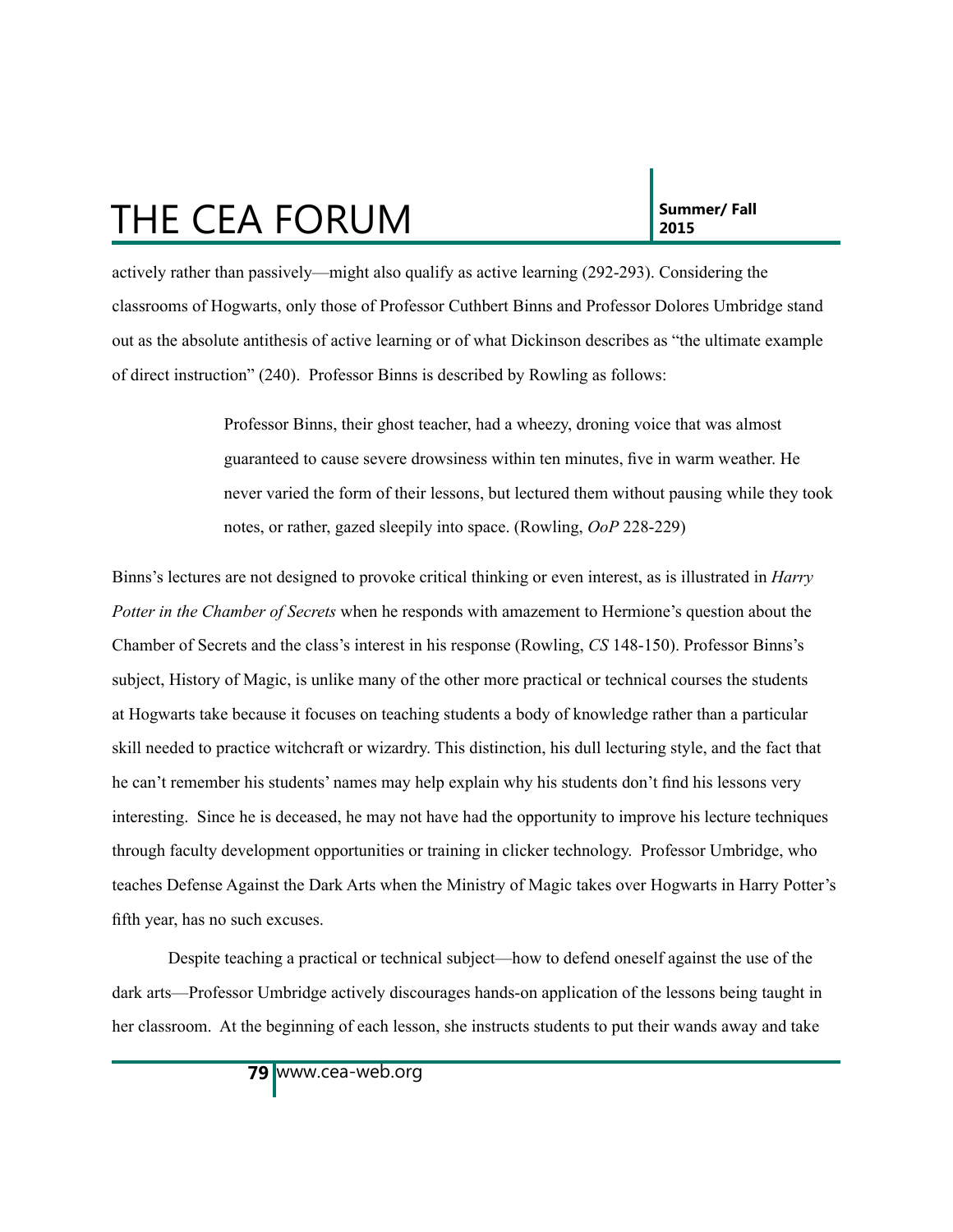**2015**

out their textbooks and quills. Her lessons consist of having students read portions of the textbook and take notes and she explains to the students that, "it is the view of the Ministry that a theoretical knowledge will be more than sufficient to get you through your examination, which, after all, is what school is all about" (Rowling, OoP 243). Concerned not only about the practical portion of the exams for which she will be required to perform defensive spells, but also about the threats of Lord Voldemort, dementors, and other dangerous magical creatures, Hermione convinces Harry to tutor other students in practical Defense Against the Dark Arts Lessons. A small group of students ironically calling themselves Dumbledore's Army meets regularly for these lessons in the Room of Requirement, a magical room in Hogwarts castle which appears at need, until they are put to a halt by Professor Umbridge ascension to Hogwarts High Inquisitor and then Headmistress of Hogwarts.

In contrast to the stultifying classrooms of Binns and Umbridge, students are engaged in active learning in the classrooms of the other Hogwarts professors: making potions in Snape's and Slughorn's classes; re-potting mandrakes in Professor Sprout's greenhouses; practicing charms and transfigurations in Professor Flitwick's and McGonagall's classes; confronting a boggart, casting defensive spells, and re-caging Cornish pixies in Professor Lupin's, Moody's, and Lockhart's Defense Against the Dark Arts lessons respectively; reading tea leaves in Professor Trelawney's attic, and meeting Hippogriffs and feeding flobberworms in Hagrid's Care of Magical Creatures lessons. As these examples show, Hogwarts has largely embraced an active learning classroom pedagogy, but it is also clear that students are more successful in some subjects than in others for reasons unrelated to the distinction between active learning classrooms and more traditional lecture-based ones, which brings us to a related question: How do we measure pedagogical efficacy?

If we are consulting Professor Umbridge or looking to American schools for an answer to this question, the answer would surely be test scores. As in our world, Hogwarts measures student progress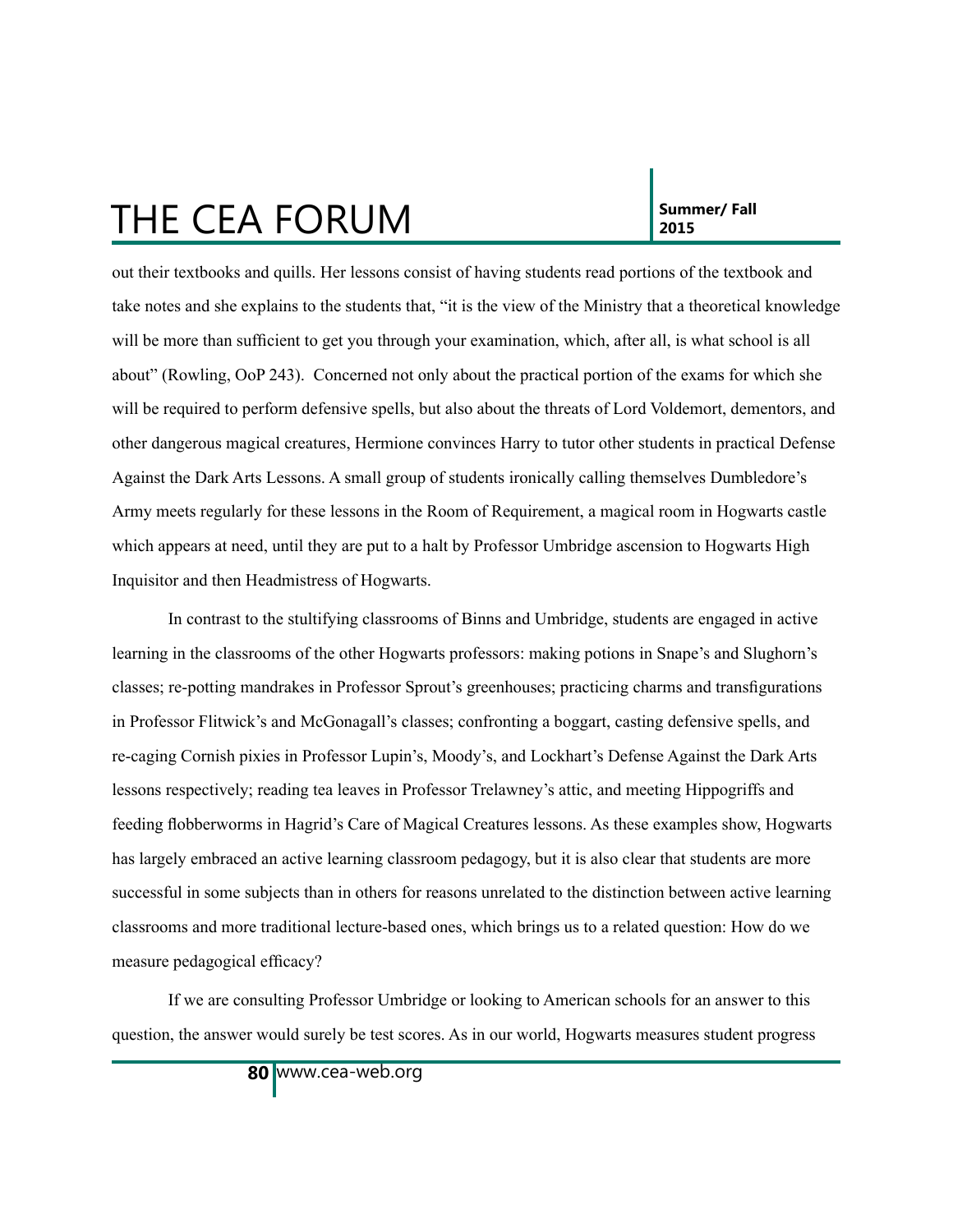with standardized exams obviously modelled on British O and A Level exams. In their fifth year at the age of fifteen, Hogwarts' students take their O.W.L., or Ordinary Wizarding Levels exams, to determine which subjects they will continue to study at N.E.W.T. level in their last two years of school. In their seventh year, students sit for their N.E.W.T., or Nastily Exhausting Wizarding Tests, to determine their future careers. Based on the O.W.L. results of Harry Potter's class, who then is the most effective instructor? According to the Harry Potter Wiki's entry on students who are reported to have passed various O.W.L.s in the novels, the answer appears to be the many Defense against the Dark Arts instructors the students encountered in their five years at Hogwarts: Quirrell, Lockhart, Lupin, "Moody," and Umbridge. However, these results are a bit skewed by two things. First, we do not have complete data for the results of the students in Harry's class as Rowling did not include the exam results for all students in the texts. Secondly, Umbridge's year as Professor of Defense Against the Dark Arts was also the year in which Harry taught the subject to his fellow students. Based on his methods and his results, Dickinson argues that Harry is one of the most effective teachers at Hogwarts (242) and Bixler contrasts him favorably to Rubeus Hagrid, the groundskeeper who is promoted to instructor of Care of Magical Creatures (76). However, neither is looking at O.W.L. scores as a criterion for pedagogical success. Although the students do, as the Booths observe, receive strong messages from their professors and other adults about the importance of these exams and spend a great deal of time and energy studying for them (7), the students themselves, with perhaps the exception of Hermione, find the threat to their world posed by Voldemort and the everyday concerns of Quidditch, puberty, and adolescence to be of far more importance. Rowling repeatedly illustrates that success on the tests is not a guarantee of professional success, personal happiness, or ethical citizenship. Fred and George Weasley manage to do impressive magic, battle evil, and run a successful business despite performing poorly on their O.W.L.s and leaving school without taking their N.E.W.T.s. On the basis of his O.W.L. results Percy Weasley, who betrays his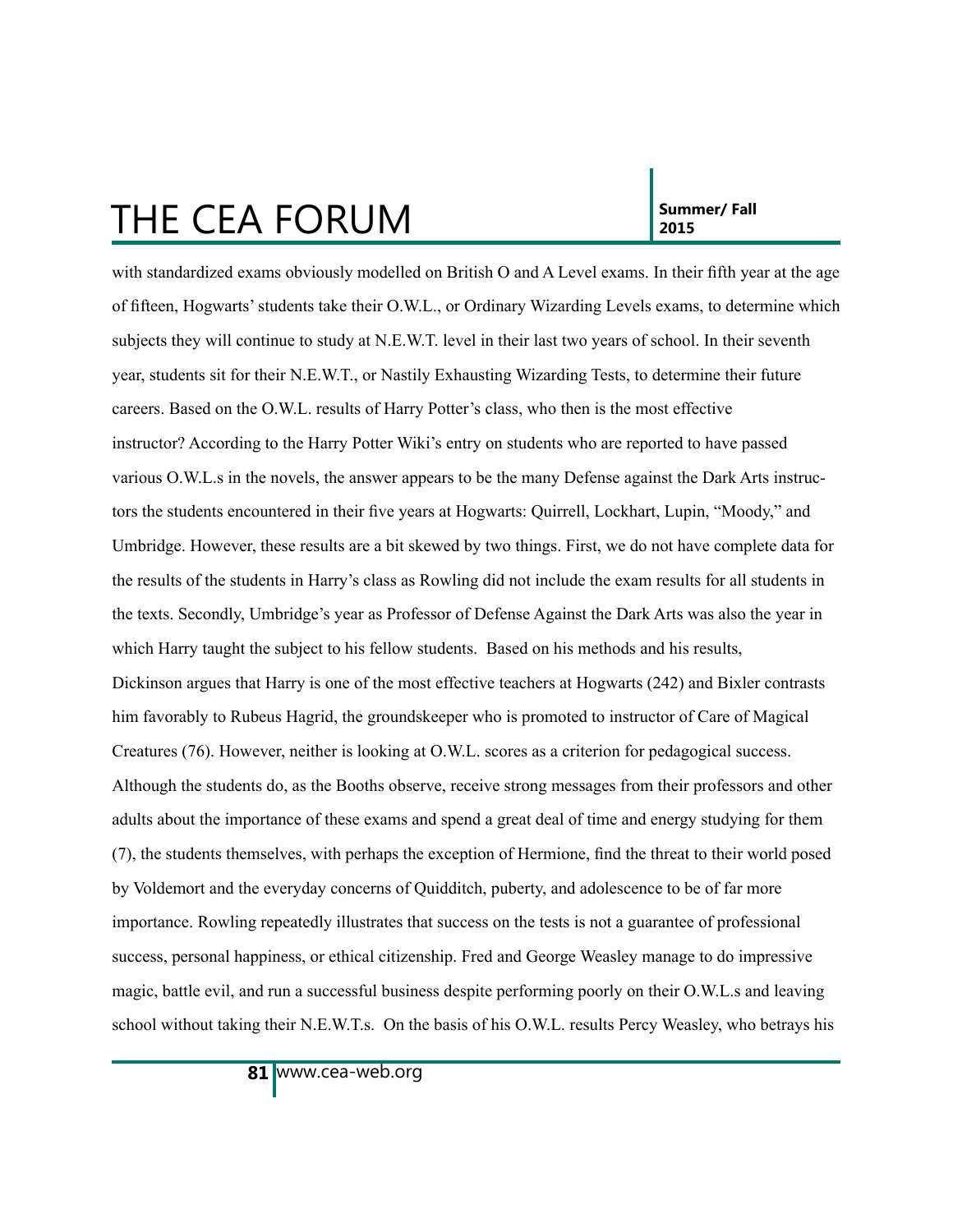family and sides with the Ministry of Magic in the ouster of Dumbledore, was made Head Boy as was Lord Voldemort (Tom Riddle) himself. And finally, perhaps most damningly, the patricidal Death Eater Barty Crouch, Jr. who disguises himself as "Mad Eye" Moody, the auror and newly hired Defense Against the Dark Arts instructor, in order to infiltrate Hogwarts and murder Harry Potter out of loyalty to Lord Voldemort, reportedly received twelve O.W.L.s (Rowling*, GoF* 227 and 556). If we cannot rely upon O.W.L. results as an indicator of pedagogical effectiveness, we might then look to classroom observations and student evaluations as more reliable measures.

Down in the dungeons, Professor Severus Snape conducts his potions classes with a singular style. As noted earlier, students are clearly engaged in active learning in these lessons—actually making the potions themselves rather than just reading about them or watching the Professor demonstrate them. However, no one has ever argued that Professor Snape is an effective teacher in the classroom setting, Although he clearly does teach Harry several important lessons outside of the classroom about secrecy, loyalty, and bravery by the end of the series, he is frequently criticized by Harry and Ron over his favoritism toward the students in the Slytherin house and his poor treatment of Harry and Hermione. Indeed, Snape's methods in the classroom have been faulted by Black and Eisenwine, Dickinson, the Booths, Conn, and Bixler for a variety of reasons. Black and Eisenwine identify him as "an authority figure and disseminator of truth in the perennial/behaviorist tradition" (35), and Dickinson also observes his desire to exercise his power over students, noting that he is not interested in "creating a community of learners" (241). The Booths criticize the way in which he monopolizes the classroom—not allowing students to contribute, and by playing favorites (9-10), and both Conn and Bixler criticize his questioning style which aims to humiliate rather than to illuminate (Conn 1178; Bixler 76). Bixler also notes that Snape employs the usually effective pedagogical technique of meta-cognition as punishment rather than as a learning tool when he has the students write essays about where they have gone wrong (78). His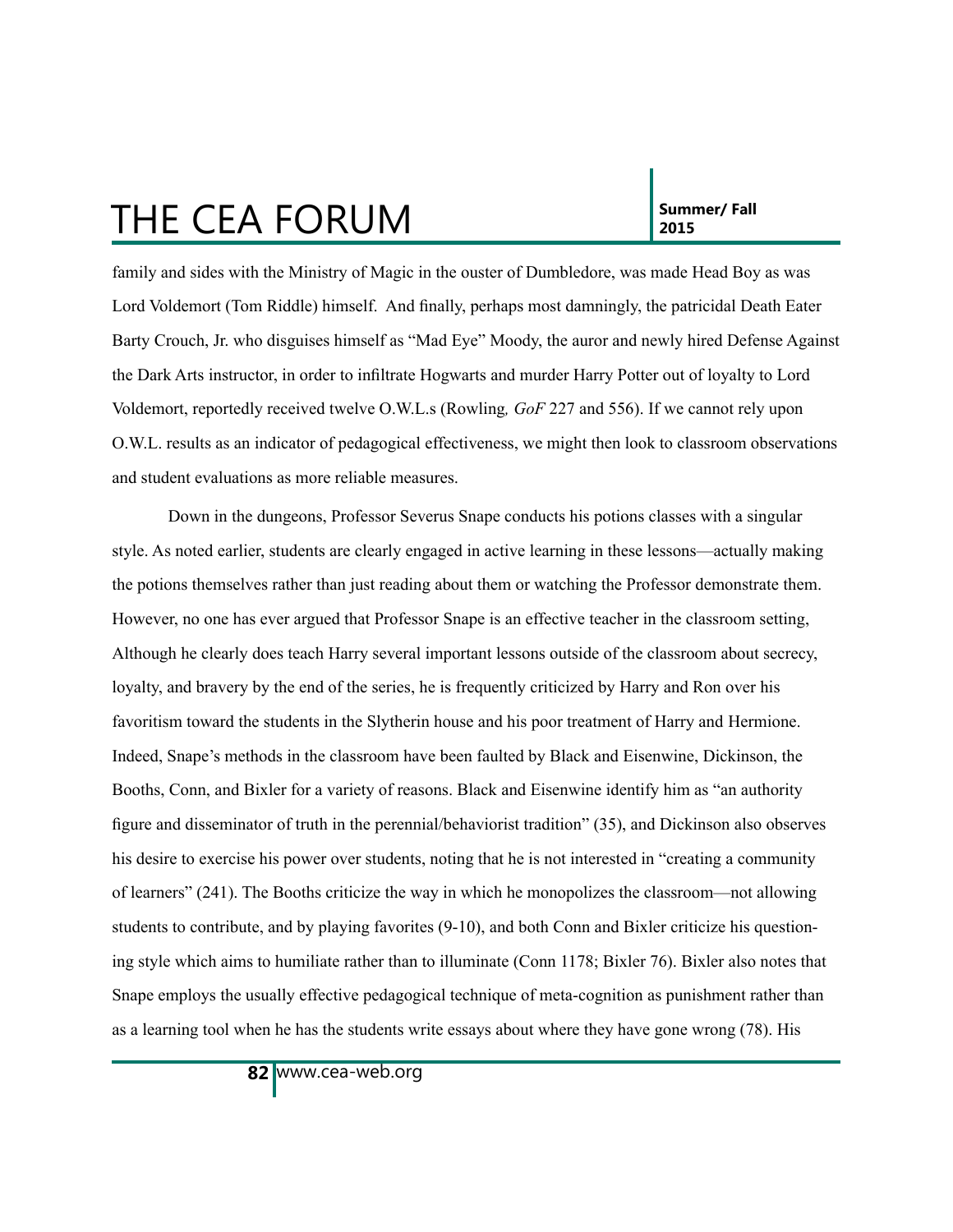classroom is, for most students, an unpleasant environment in which students are expected to keep quiet and follow directions while being harshly criticized. Cooperative learning is actively discouraged, as is shown in *The Prisoner of Azkaban* when Hermione is punished for helping Neville with his shrinking solution (128). Despite the fact that they are allowed to practice potion-making, Snape's students are not actually given instruction or advice by Professor Snape in doing so. Their only guidance is a textbook or recipe on the board to follow and a series of what seem to be expository or informational essays whose aim is to have students regurgitate information rather than pursue research questions or formulate arguments. For example, in *The Order of the Phoenix*, he assigns "twelve inches of parchment on the properties of moonstone and its uses in potion-making" (234). While it is evident that Professor Snape is a gifted potion maker, he is not interested in helping his students to achieve his level of skill, but merely to flaunt it to intimidate them. This becomes clear when Harry finds Snape's old textbook in *The Half-Blood Prince* and uses Snape's annotations to make potions more successfully than Hermione, who closely followed the printed directions (194). Whereas Snape, as a student, obviously engaged in experimentation and critical thinking about the best way to make various potions, he does nothing to encourage this in his own students. So despite the fact that his classroom might be termed active, or, in Bixler's terminology "technical," it is not a successful learning environment (75). As we learn in *The Order of the Phoenix*, it is even more stressful than an O.W.L. exam: "With Snape absent from the proceedings [Harry] found that he was much more relaxed than he usually was while making potions. Neville, who was sitting very near Harry, also looked happier than Harry had ever seen him during a Potions class" (716). As the authors of *How Learning Works* observe, an instructor's tone in the classroom, or the "course climate," is just as important to student success as faculty expertise and active learning methods (Ambrose et al. 176). Although course climate seems to have almost no effect on the learning of exceptionally gifted students, like Hermione Granger, more average students like Harry Potter, Ron Weasley, and Neville Longbottom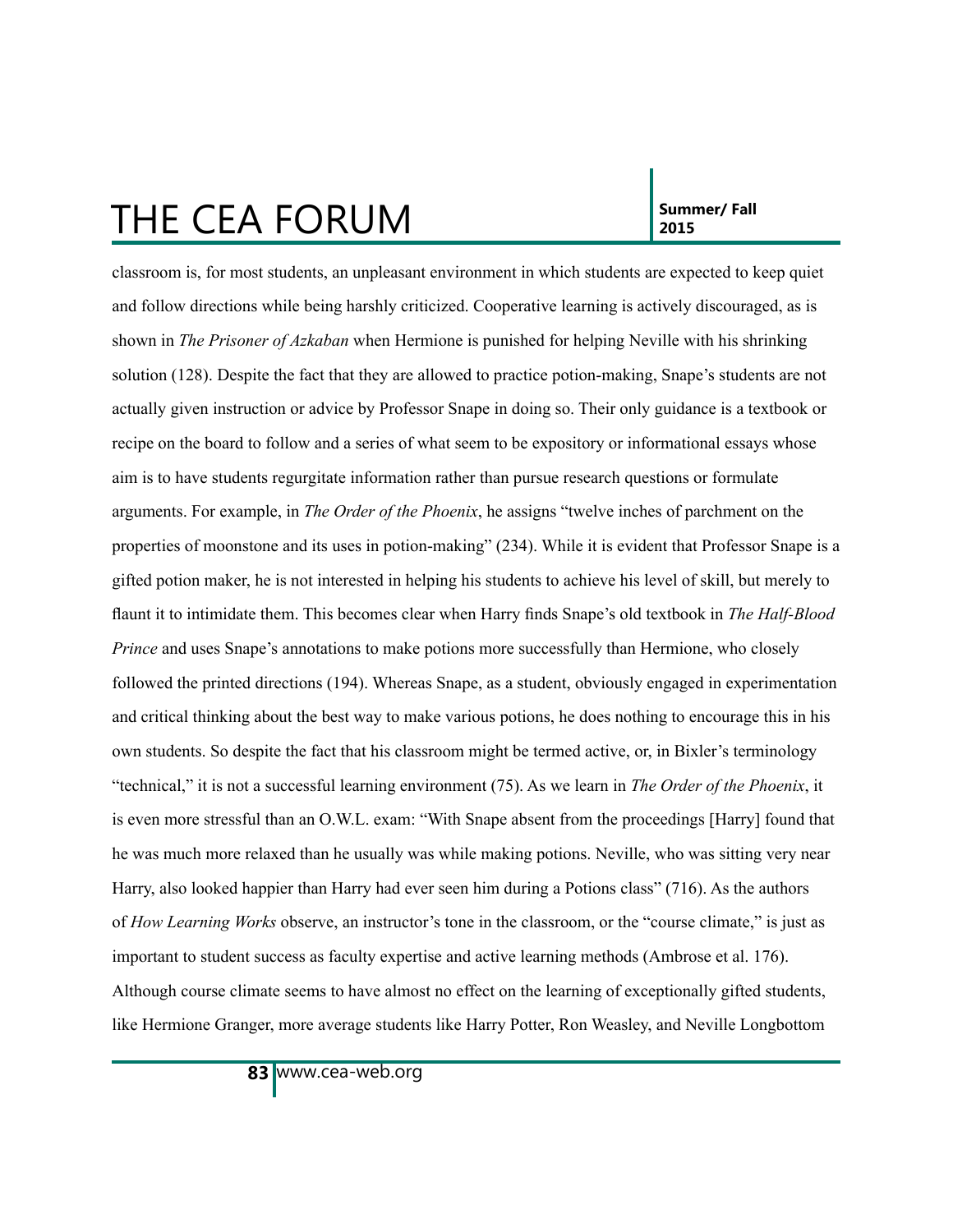are very good barometers of the impact course climate can have on learning. Rowling's characterization of these four students' responses to various instructors' teaching methods, and particularly Neville's, makes a powerful argument for the effects of both course climate and cooperative learning on student success.

For most of us, students like Hermione are rare, but we may encounter many Nevilles every year, particularly if we are teaching first-year students. Despite being a "pure-blood," Neville Longbottom is not well-prepared for the educational rigors and the independent living of a Hogwarts education; he lacks confidence in his own abilities and his grandmother is a "helicopter parent" who attempts to direct and control his academic choices. He has difficulty acclimating to his new environment and is frequently the target of bullies. In addition, he is suffering from the emotional trauma of his parents' injuries at the hands of Lord Voldemort's Death Eaters and their prolonged committal to St. Mungo's Hospital for Magical Maladies and Injuries. In the early years, he is timid and fearful and it takes very little to crush his spirit, but as we learn in *The Deathly Hallows,* he overcomes these deficiencies to emerge as a leader of Dumbledore's Army and the rebellion at Hogwarts and to eventually become a Professor of Herbology at Hogwarts. Undoubtedly, much of this transformation is due to his becoming a part of the D.A. and the core group around Harry, but he also thrives in the lessons taught by Lupin and Sprout, and gains enough confidence in Professor McGonagall's class to scrape an Acceptable on his Transfiguration O.W.L. (Rowling, *HBP* 173).

In addition to engaging students in active learning, some of the strategies that Lupin and Sprout employ to aid Neville in his transformation are to contradict the negative messages he has received, to validate and nurture his interests and successes, and to encourage his collaboration with Harry, Hermione, Ron, Ginny, and Luna. In the *Prisoner of Azkaban,* Professor Remus Lupin's first lesson in Defense Against the Dark Arts is a model of inquiry-based, cooperative, active learning and a direct

www.cea-web.org **84**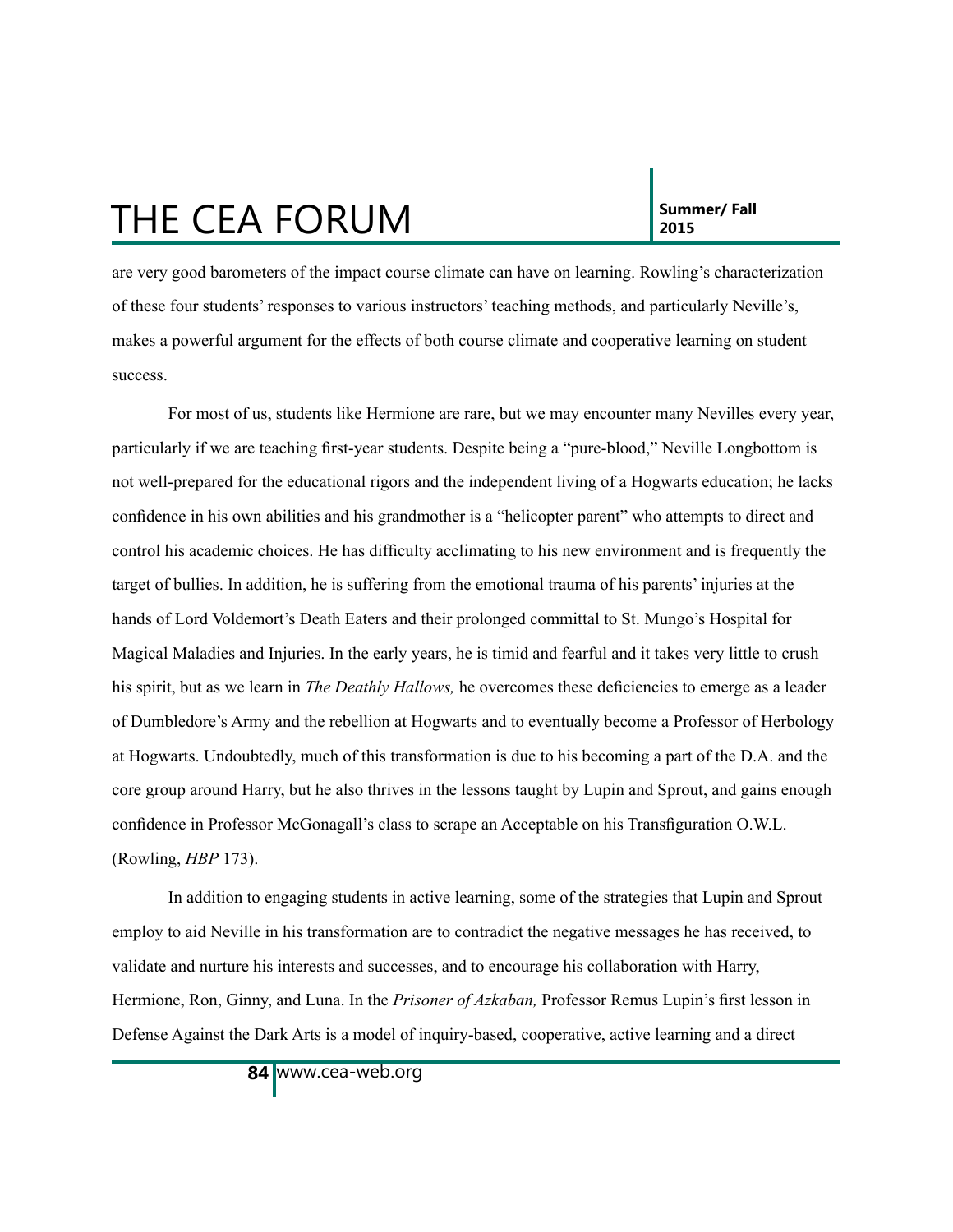<span id="page-10-0"></span>contrast to Gilderoy Lockhart's one attempt at a "practical lesson" in which Cornish pixies wreak havoc in the classroom (132). It also highlights the qualities that make Lupin an effective instructor—credibility and authenticity—qualities which Lockhart notably lacks.<sup>[1](#page-15-0)</sup> As defined by Stephen D. Brookfield in the chapter "What Students Value in Teachers," "credibility is the "perception that the teacher has something to offer, and that whatever this 'something' is (skills, knowledge, insight wisdom, information) learning it will benefit the learner considerably" (56). Before he teaches his first lesson, Lupin has already demonstrated his expertise in his handling of the dementors on the Hogwarts school train and been praised for it by Madame Pomfrey (Rowling, *PA* 132). For his first lesson, he escorts his students to the staff room where a boggart (a shape-shifting creature which takes the form of the observer's worst fear) has been spotted hiding in the wardrobe in order for them to practice their defense spells on it. His credibility is reinforced in his deft handling of the resident prankster ghost Peeves on the way to the staff room, to which Dean Thomas, "in amazement," responds "Cool, sir!" (131). When Lupin arrives at the staff room with the students and interrupts Professor Snape, he establishes his authenticity, defined by Brookfield as "the perception that the teacher is being open and honest in her attempts to help students learn" (56). In response to Snape's belittling comments about Neville's skills, Lupin responds "I was hoping that Neville would assist me with the first stage of the operation . . . and I am sure he will perform it admirably" (132). With this positive reinforcement, Neville does exactly that; he is the first to confront the boggart and the one who finishes it off. As Bixler observes, Lupin creates a "heartening atmosphere" for his students in stark contrast to "Snape's negativity" (76). Although Lupin singles Neville out to help build his confidence, he has almost all of the students in the class take a turn with the boggart and solicits answers to questions from students other than Hermione. The way in which Lupin conducts this class aligns with four of the seven unifying principles outlined in Chapter Five of Ken Bain's *What the Best College Teachers Do,* "How Do They Conduct Class?": "1. Create a natural critical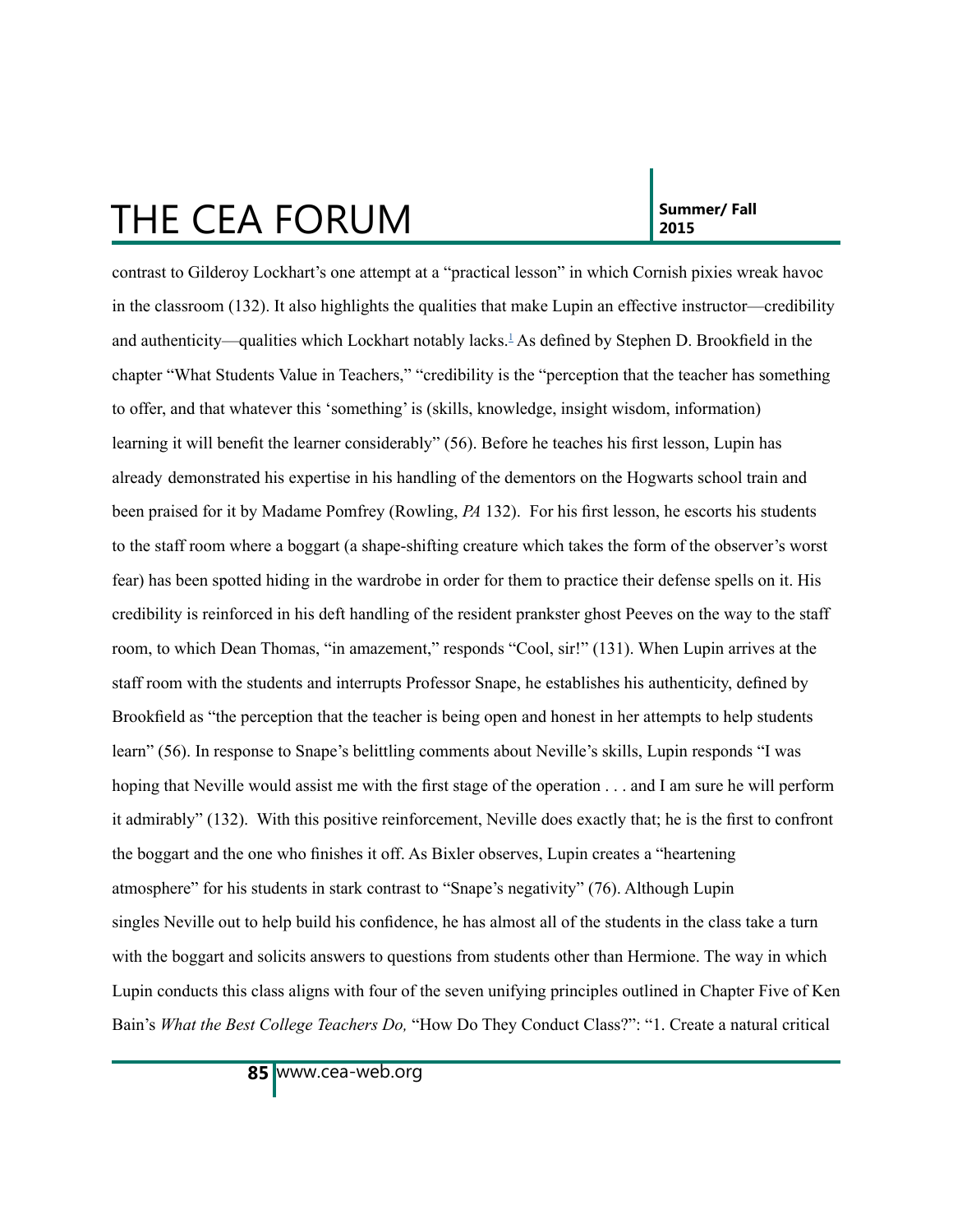<span id="page-11-0"></span>learning environment 2. Get their attention and keep it. 3. Start with the students rather than the discipline and 4. Engage students in disciplinary thinking" (99-116).<sup>2</sup> Rowling only gives us this one example of Lupin teaching an entire class because his career is cut short when he is outed as a werewolf and forced to resign, but his teaching skill is frequently praised, both by his students and fellow faculty*.* Although Neville's growing Defense Against the Dark Arts skills are somewhat stalled in *The Goblet of Fire* when Professor Lupin is replaced by "'Mad Eye' Moody" who seems fixated on the unforgivable curses—one of which nearly destroyed his parents—Professor Sprout's greenhouses present another positive climate in which Neville is able to blossom.

As head of Hufflepuff house, Professor Pomona Sprout represents the values of that house in her inclusiveness and concern for all students. As the Booths observe, Sprout's pedagogy is "studentcentered" rather than "teacher-centered" (8). Unlike Snape and even McGonagall, who prefer the students in their own houses, Sprout does not generally make such distinctions—although Harry notices that she is a bit cool to him after he becomes a Tri-Wizard Champion and dilutes Hufflepuff student Cedric's glory as the sole Hogwarts representative in the tournament (Rowling, *GoF* 293). In *The Order of the Phoenix*, she has clearly overcome what was, at most, a very minor coolness, when she awards Harry twenty house points for passing her a watering can in defiance of Professor Umbridge's censures of Harry (582). After Headmaster Dumbledore has been killed and Professor McGonagall is considering closing Hogwarts, Sprout says "I feel that if a single pupil wants to come, then the school ought to remain open for that pupil" (627), demonstrating her commitment to creating opportunities for every student to succeed. Sprout's mentorship of Neville, and her praise of his Herbology skills to "Mad Eye" Moody (or Barty Crouch, Jr. in disguise) contribute toward building his confidence and his expertise (Rowling, *GoF* 220). He earns an Outstanding on his O.W.L (*HP* 173) and, during the Battle of Hogwarts, Sprout and Neville fight together side by side, bombarding Lord Voldemort's Death Eaters with dangerous plants (*DH* 620).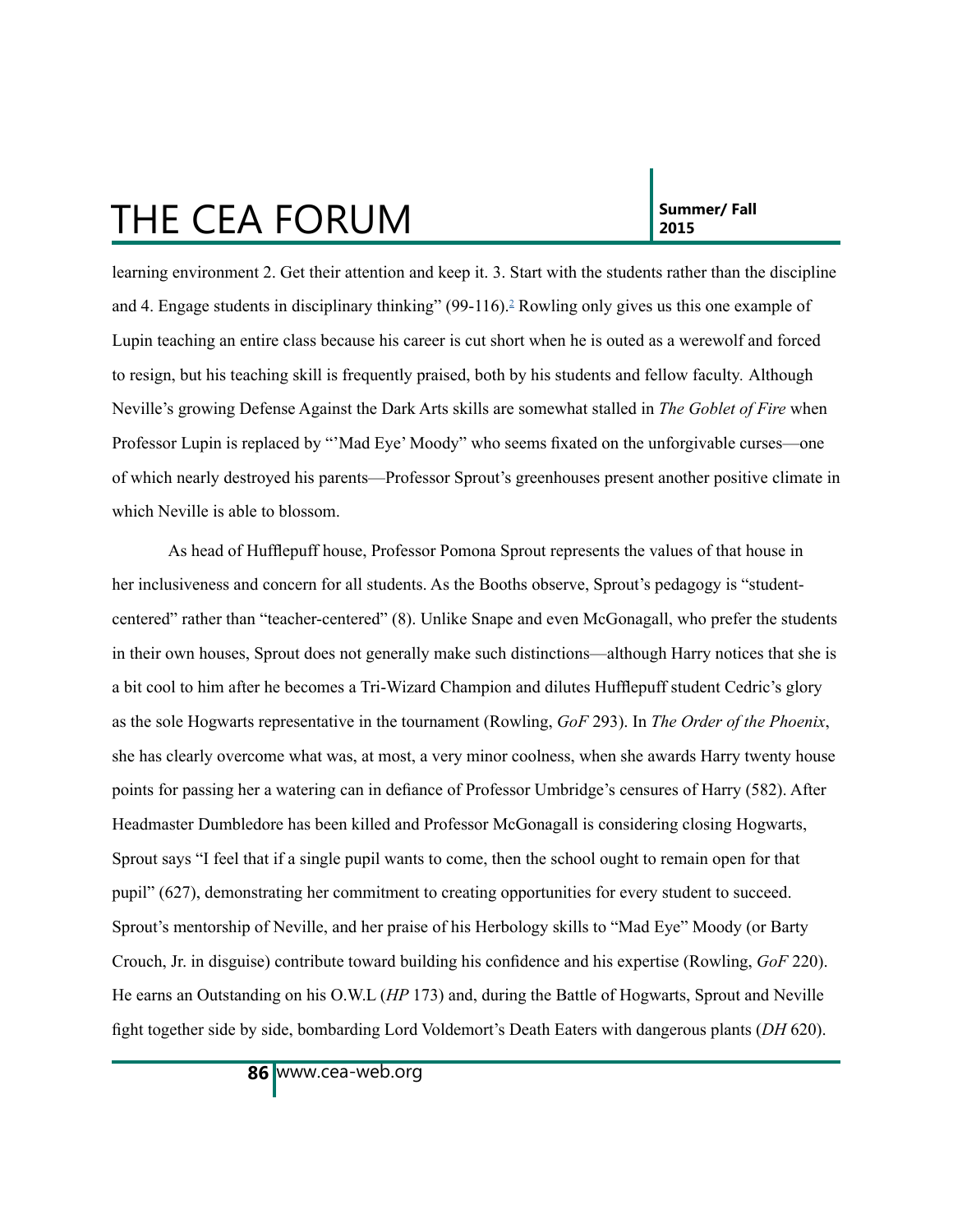<span id="page-12-0"></span>Sprout also encourages cooperative learning and problem-solving in her classes. For example, In *The Half-Blood Prince*, Harry, Ron, and Hermione work as a team to extract Snargaluff pods (280-283). In this activity, they have to solve the dual problems of how to extract the pods successfully from the vicious plant without injury and then how to extract the seeds from the pods. The injuries that Neville sustains and the struggle that the plant puts up show that there is clearly some risk in this activity, but Professor Sprout has provided the students with protective gear. While she is not afraid to correct students who are not getting down to work—as she does in this particular class on Snargaluff pods—Sprout does not do so to exhibit her power over students, but rather to advance their learning. Unlike Lockhart, Snape, and even McGonagall at times, Sprout does not exhibit or advertise her learning or expertise to illustrate her superiority to students. Instead, she displays a keen interest and competence in her field, clearly establishing credibility, but not displaying arrogance—the quality that Bain identifies as off-putting and detrimental to student learning, and which Snape and Lockhart possess in abundance (137-145).

Not only Lupin and Sprout, but also Snape, Hagrid, Slughorn, Flitwick, McGonagall<sup>[3](#page-15-0)</sup>, and Trelawney all use active, experiential learning techniques in their classes, but most students learn more and most easily with Professors Lupin, Sprout, and Flitwick<sup>[4](#page-14-0)</sup>, because they don't intimidate, humiliate, explicitly and publicly rank, risk serious injury to, or condemn the ideas and censure the input of their stu-dents. They have also established credibility and authenticity—qualities Trelawney<sup>[5](#page-14-0)</sup> and Lockhart demonstrably lack as both are discovered to be largely frauds in both their magical powers and teaching abilities. Finally, Lupin, Sprout, and Flitwick all encourage cooperative learning in their lessons; engage students in inquiry, problem-solving, and critical thinking; and believe that all students are capable of learning—a quality they share with Professor McGonagall, who tells her class in *The Order of the Phoenix*: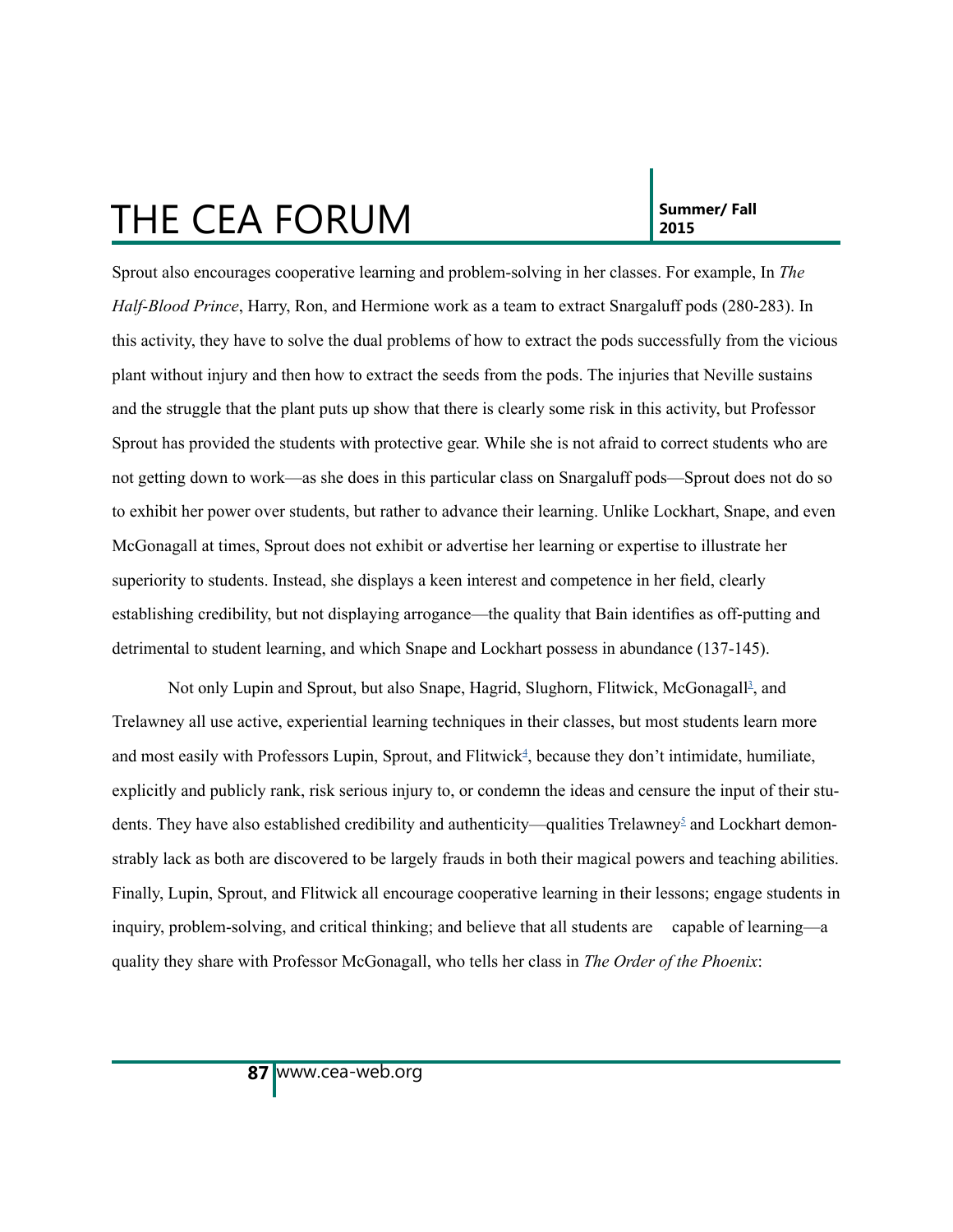<span id="page-13-0"></span>'You cannot pass an O.W.L.,' said Professor McGonagall grimly, 'without serious application, practice and study. I see no reasons why everybody in this class should not achieve an O.W.L. in Transfiguration as long as they put in the work.'

Neville made a sad little disbelieving noise. 'Yes, you too, Longbottom,' said Professor McGonagall. 'There's nothing wrong with your work except lack of confidence.' (13)

Professor McGonagall and her pedagogy of encouragement are proven to be right when Neville emerges as the hero of the last book.

As I return to the classroom this fall, and meet my new crop of first-year students, I will hope for a Hermione whose achievements I can applaud, but I know that my true work will be with the Nevilles in the room, the students who, despite appearances and sometimes their own beliefs, can, with the right classroom environment, learn to succeed and eventually excel. So despite my admiration for Professor McGonagall's no-nonsense Scottish frankness, pragmatism, and brusqueness, I will instead model myself on the Defense Against the Dark Arts teacher, Lupin, and the Herbology Professor, Pomona Sprout, who create inclusive classroom climates conducive to learning.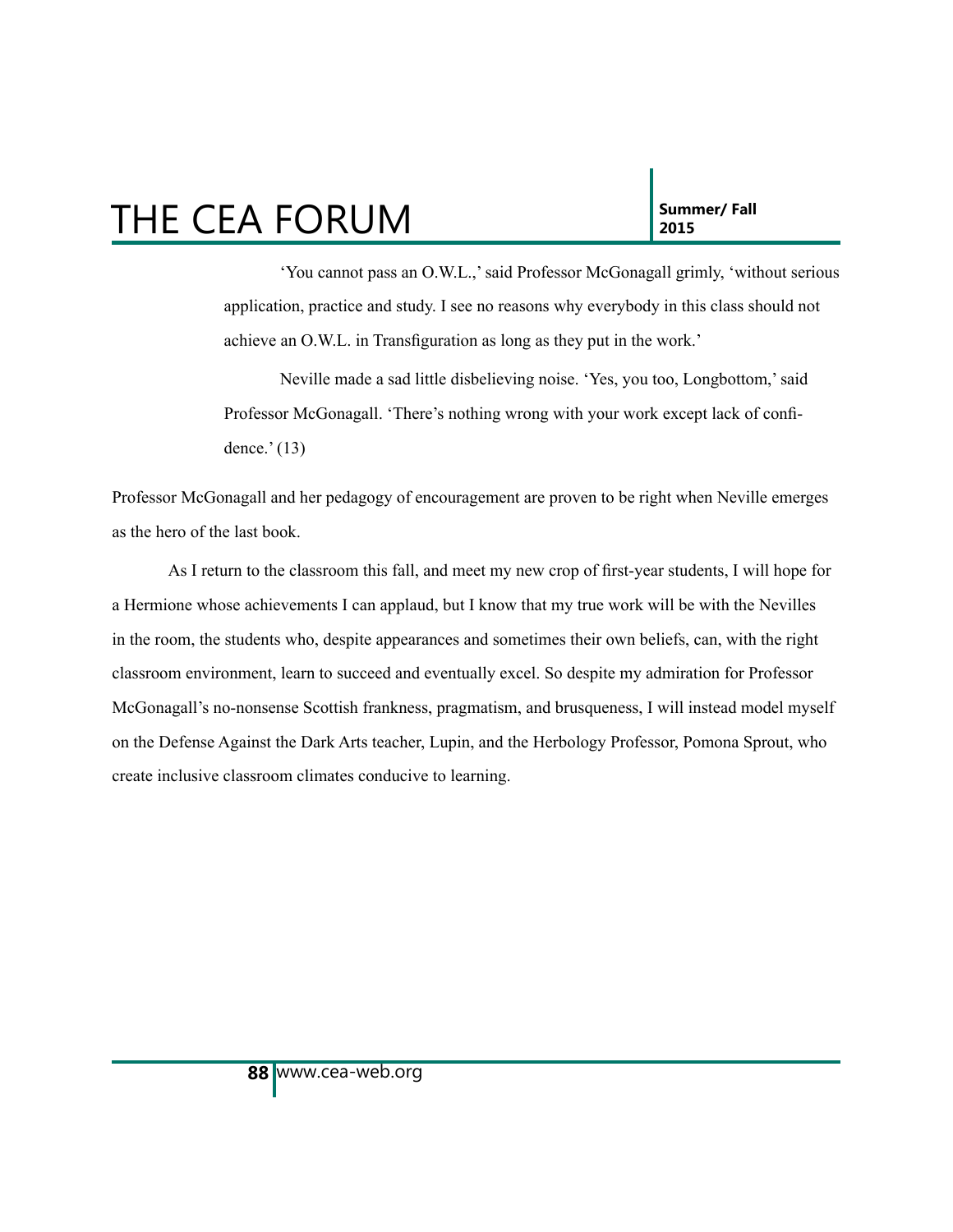#### <span id="page-14-0"></span>**Notes**

<sup>[1](#page-10-0)</sup> See Bixler for a critique of Lockhart's active-learning methods  $(77)$ .

<sup>[2](#page-11-0)</sup> Slughorn also exhibits many of these same principles in his first potions lesson, but his success as a teacher is undermined by his obvious favoritism of and expectations of *quid pro quo* from members of the Slug Club formed by personal invitation of students who excel or have promising family connections. For a discussion of the strengths of this lesson as part of a learning cycle, see Bixler (76).

<sup>[3](#page-12-0)</sup> As she is the teacher with whom I most identify because of her high standards and no-nonsense demeanor, I would like to argue that McGonagall is one of the best teachers in the school, but I'm afraid that her lack of patience with incompetence and her clear favoritism of Gryffindor students and particularly the Gryffindor Quidditch team put her in the second string. However, she does make an excellent Head of House and Headmistress who unflinchingly speaks truth to power in defense of her students.

 $4$  See Booth and Booth for an analysis of the strengths of Flitwick's pedagogy (9).

 $5$  See Dickinson for a trenchant critique of Trelawney's pedagogy (241).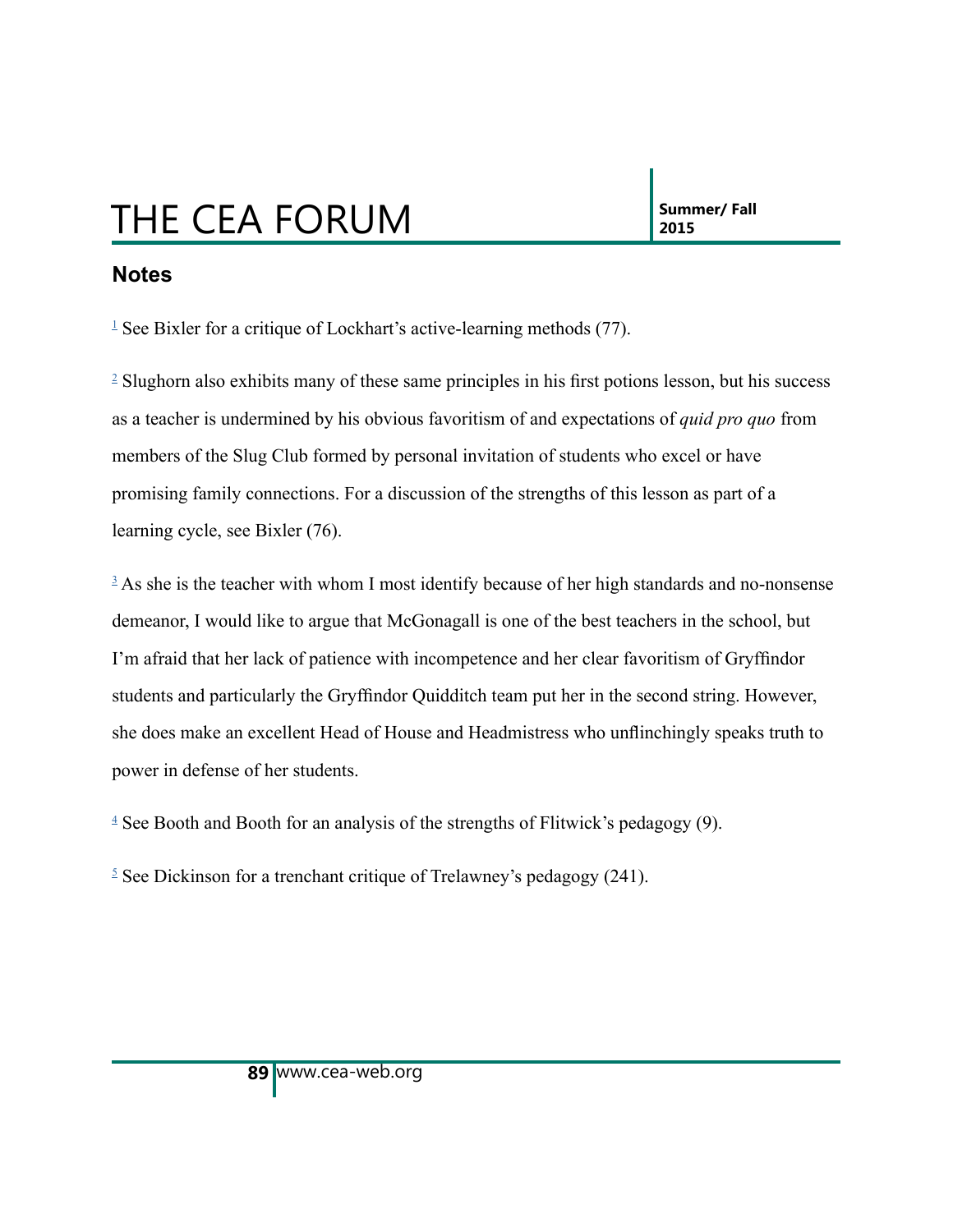#### <span id="page-15-0"></span>**Works Cited**

Ambrose, Susan, Michael Bridges, Michele DiPietro, Marsha Lovett, and Marie Norman. *How Learning Works: 7 Research-based Principles for Smart Teaching*. San Francisco: Jossey-Bass, 2010. Print.

Bain, Ken. *What the Best College Teachers Do.* Cambridge: Harvard UP, 2004. Print.

- Bixler, Andrea. "What We Muggles Can Learn about Teaching from Hogwarts." *Clearing House* 84.2 (2011): 75-79. *Academic Search Complete*. Web. 12 June 2011.
- Black, Mary S., and Marilyn J. Eisenwine. "Education of the Young Harry Potter: Socialization and Schooling for Wizards." *The Educational Forum* 66:1 (2001): 32-37. *Taylor and Francis Journals Complete*. Web. 15 May 2012.
- Bonwell, Charles and James Eison. *Active Learning: Creating Excitement in the Classroom*. AEHE-ERIC Higher Education Report No. 1, 1991. Print.
- Booth, Margaret Zoller, and Grace Marie Booth. "Tips from Harry Potter for American Schools." *Education Digest* 69.6 (2004): 4-11. *Academic Search Complete*. Web. 13 June 2011.
- Brookfield, Stephen D. *The Skillful Teacher: On Technique, Trust, and Responsiveness in the Classroom.*  2nd ed. San Francisco: Jossey-Bass, 2006. Print.
- Conn, Jennifer J. "What Can Clinical Teachers Learn from *Harry Potter and the Philosopher's Stone*?" *Medical Education* 36.12 (2002): 1176-1181. *Academic Search Complete*. Web. 12 June 2011.